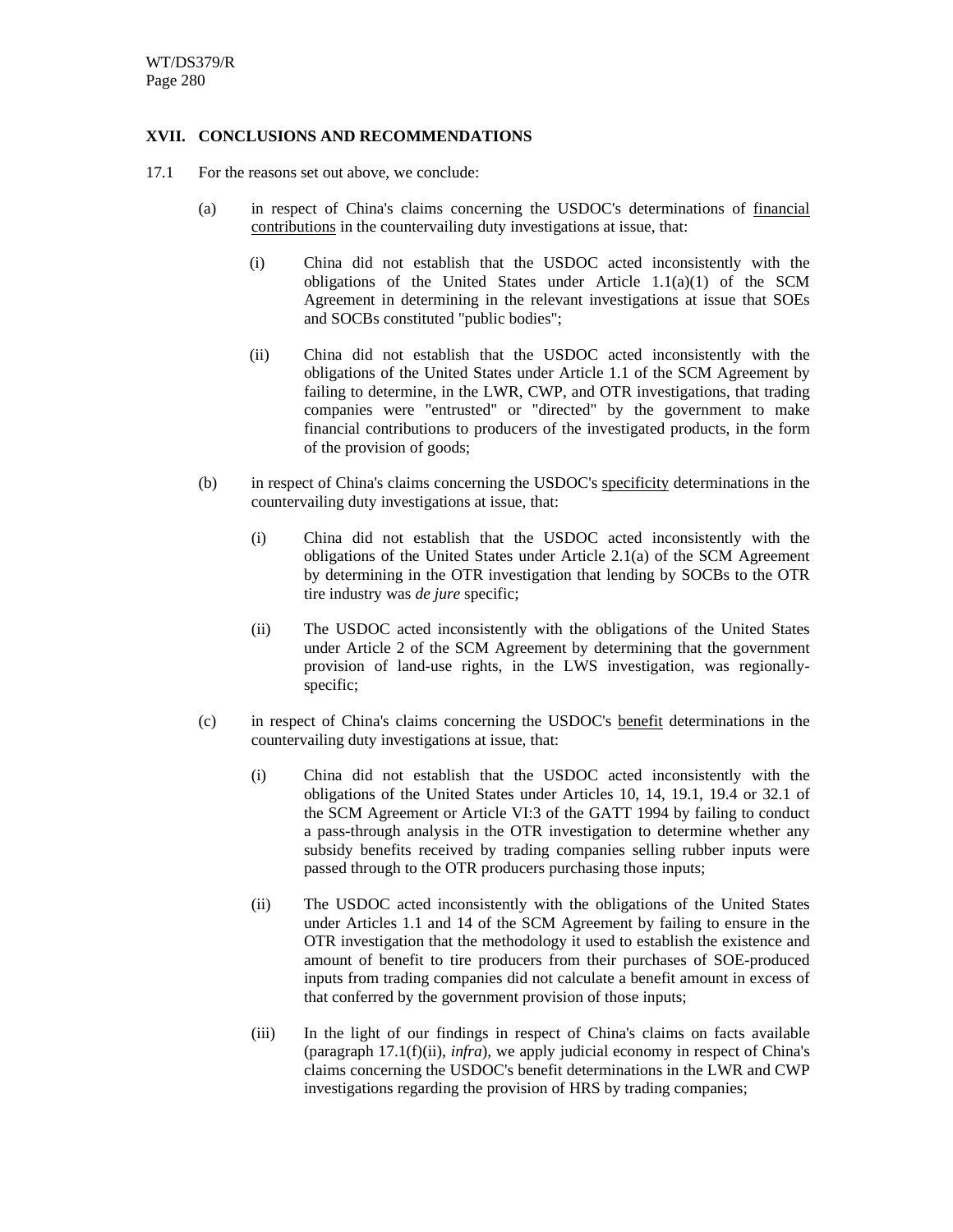- (iv) China did not establish that the USDOC acted inconsistently with the obligations of the United States under Article 14(d) of the SCM Agreement by not "offsetting" positive benefit amounts with "negative" benefit amounts, either across different kinds of rubber or across different months of the period of investigation, in the OTR investigation; and that China thus also did not establish that the United States also thereby acted inconsistently with its obligations under Articles 10, 19.1, 19.4, or 32.1 of the SCM Agreement, or Article VI:3 of the GATT 1994;
- (v) China's claims in respect of the benchmarks actually used by the USDOC to calculate the benefit from the provision of loans and land-use rights by China in the LWS, OTR and CWP investigations, respectively, fall within our terms of reference;
- (vi) China did not establish that the USDOC acted inconsistently with the obligations of the United States under Article 14(d) of the SCM Agreement by rejecting in-country private prices in China as benchmarks for HRS in the CWP and LWR investigations and for BOPP in the LWS investigation;
- (vii) China did not establish that the USDOC acted inconsistently with the obligations of the United States under Article 14(b) of the SCM Agreement by rejecting interest rates in China as benchmarks for calculating the benefit from RMB-denominated loans from SOCBs, in the CWP, LWS and OTR investigations, or that the benchmarks actually used in respect of the RMBdenominated loans were inconsistent with those obligations;
- (viii) The USDOC acted inconsistently with the obligations of the United States under Article 14(b) of the SCM Agreement by using average annual interest rates as benchmarks for GTC's U.S. dollar-denominated loans from SOCBs in the OTR investigation;
- (ix) China did not establish that the USDOC acted inconsistently with the obligations of the United States under Article 14(d) of the SCM Agreement by rejecting land-use prices in China as benchmarks for government-provided land-use rights in the LWS and OTR investigations, or that the benchmarks actually used were inconsistent with those obligations;
- (d) In respect of China's claims of consequential violations of Articles 10 and 32.1 of the SCM Agreement and Article VI:3 of the GATT 1994 in connection with its claims referred to at paragraphs 17.1 (a)(i) and (ii), (b)(i) and (ii), and (c)(ii), (iv), (vi), (vii), (viii) and (ix): as indicated at paragraph 13.1, we apply judicial economy.
- (e) in respect of China's double remedy claims, that:
	- (i) The "omission" challenged by China as part of its "as such" claims with respect to double remedies falls outside our terms of reference; consequently, we also find that China's "as such" claims under Articles 10, 19.3, 19.4 and 32.1 of the SCM Agreement and Articles VI and I:1 of the GATT 1994 equally fall outside our terms of reference;
	- (ii) China did not establish that the United States acted inconsistently with its obligations under Articles 10, 19.3, 19.4, and 32.1 of the SCM Agreement or under Article VI:3 of GATT 1994 by reason of the USDOC's use of its NME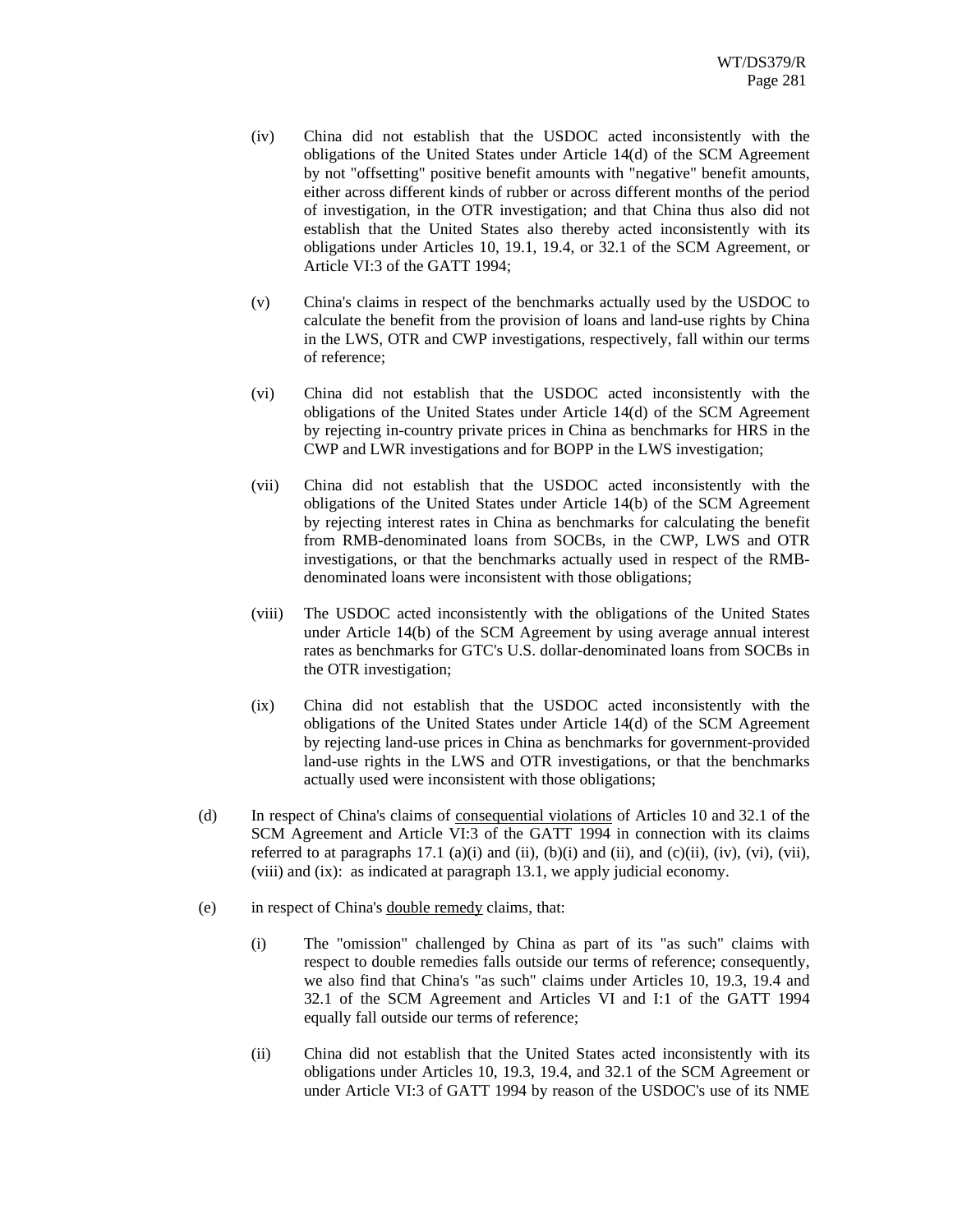methodology in the four anti-dumping investigations at issue and the imposition of anti-dumping duties on that basis concurrently with the imposition of countervailing duties on the same products in the four countervailing duty investigations at issue;

- (iii) China did not establish that the USDOC acted inconsistently with the obligations of the United States under Articles 12.1 and 12.8 of the SCM Agreement by failing to give the Government of China and interested parties "notice" of the information it required to evaluate the existence of a double remedy, and to inform them of the essential facts under consideration that would "form the basis" for its determination in respect of double remedies, in the four countervailing duty investigations at issue;
- (iv) China did not establish that the United States acted inconsistently with its obligations under Article I:1 of GATT 1994 when, as a result of the investigations at issue, it concurrently imposed anti-dumping duties calculated under the U.S. NME methodology and countervailing duties;
- (f) in respect of China's claims of procedural violations in the countervailing duty investigations at issue, that:
	- (i) China did not establish that the USDOC acted inconsistently with the obligations of the United States under Article 12.1.1 of the SCM Agreement by failing to provide the Government of China and investigated producers at least 30 days to respond to the "supplemental" questionnaires and "new allegation" questionnaires used in the four countervailing duty investigations at issue;
	- (ii) The USDOC acted inconsistently with the obligations of the United States under Article 12.7 of the SCM Agreement by applying facts available in the LWR and CWP investigations to determine the amount of HRS investigated producers purchased from trading companies that originated from SOEs; and
	- (iii) China's claim of violation of Article 12.1 is outside our terms of reference as it is not included in China's request for establishment of the Panel.

17.2 Under Article 3.8 of the DSU, in cases where there is infringement of the obligations assumed under a covered agreement, the action is considered prima facie to constitute a case of nullification or impairment of benefits under that agreement. Accordingly, we conclude that to the extent that the United States has acted inconsistently with certain provisions of the SCM Agreement and of the GATT 1994, it has nullified or impaired benefits accruing to China under these agreements.

17.3 Pursuant to Article 19.1 of the DSU, having found that the United States has acted inconsistently with provisions of the SCM Agreement and of the GATT 1994 as set out above, we recommend that the United States bring its measures into conformity with its obligations under those Agreements.

**\_\_\_\_\_\_\_\_\_\_\_\_\_\_\_**